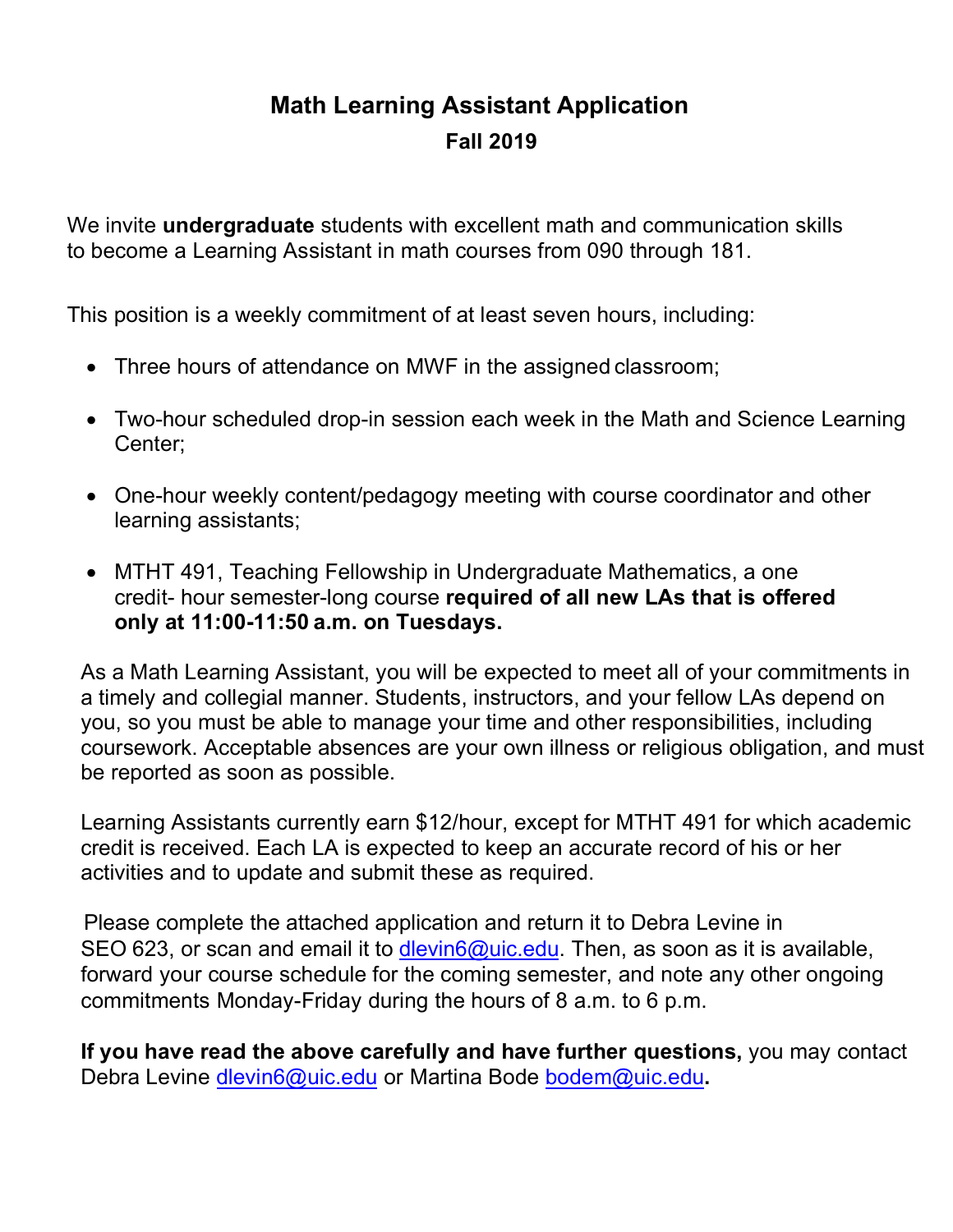## **Math Learning Assistant Application**

Please print or type

| Name:                     | UIN:                     |
|---------------------------|--------------------------|
| E-mail address:           | Phone:                   |
| Campus Address:           |                          |
| <b>Permanent Address:</b> |                          |
| Major:                    | Expected graduation:     |
| Credit hours/semester:    | Eligible for work/study? |
|                           |                          |

Briefly describe work or other experience that you would like us to consider:

List professors, supervisors, or others that you would like to use as a reference.

| <b>Contact Name</b> | Phone | Email | Relationship |
|---------------------|-------|-------|--------------|
|                     |       |       |              |
|                     |       |       |              |
|                     |       |       |              |
|                     |       |       |              |
|                     |       |       |              |
|                     |       |       |              |
|                     |       |       |              |

Continues on reverse